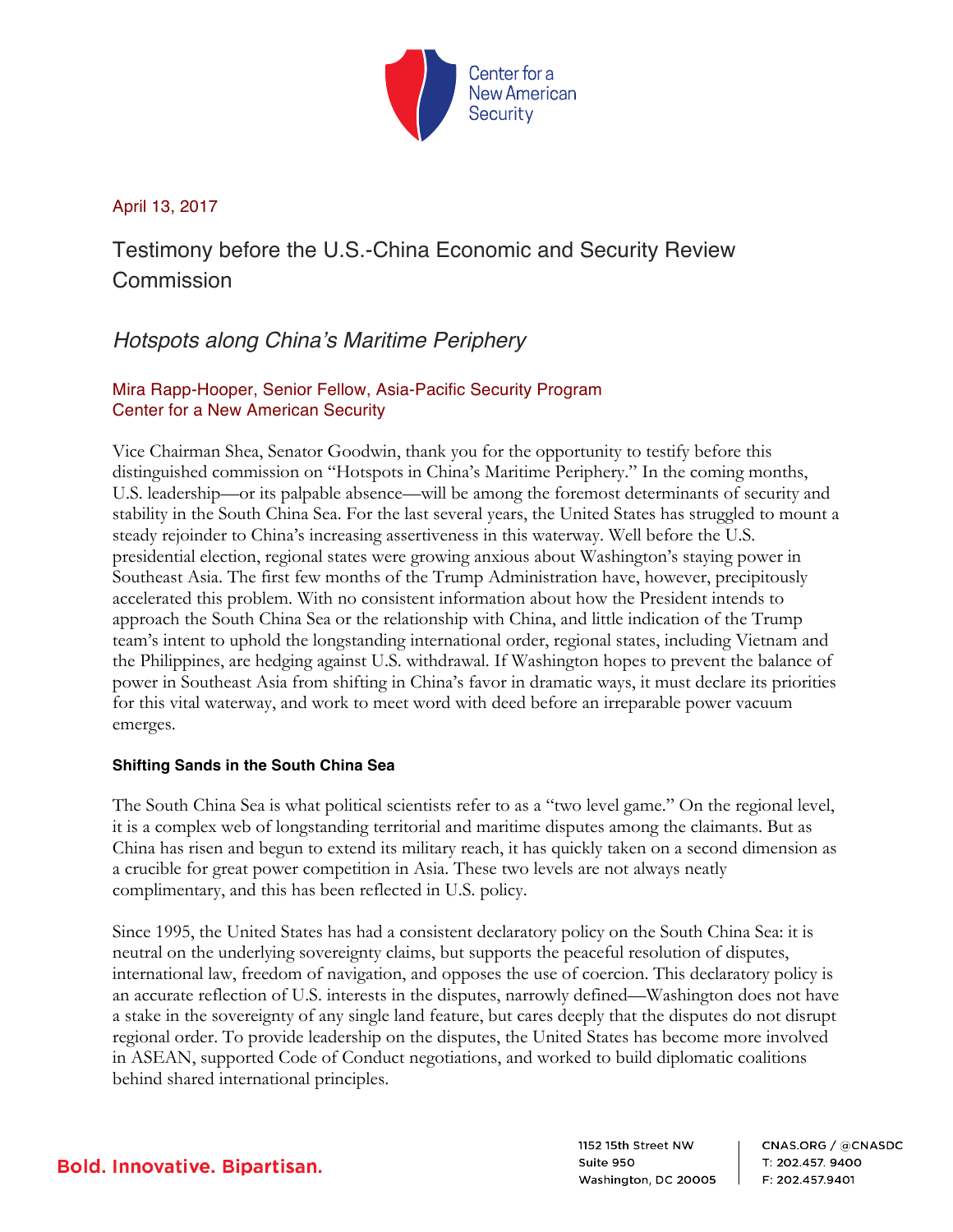As China has risen and modernized its military, however, a second layer of South China Sea tension has emerged: the great power competition between the United States and China. China has long claimed territory in these waterways, but as its navy and coast guard have grown, so too has its ability to press its claims. The most obvious example of this is China's island building campaign, through which it has engineered seven sophisticated military bases on former reefs and rocks. This assertiveness has also made longstanding disagreements between the United States and China, such as their interpretations of UNCLOS and the definition and practice of "freedom of navigation" all the more pronounced. Fundamentally, this competition is over whether or not China will succeed in revising the territorial and political status quo in Southeast Asia in its favor. The United States definitively has a vital interest in this layer of the dispute, as Washington cannot guarantee the security of its allies or the free flow of commerce if Beijing carves out a sphere of influence in Southeast Asia.

U.S policymakers have struggled to manage both levels of these disputes simultaneously. Working through consensus-based ASEAN to help guide claimant states is often frustrating, as the 10 members hold very different views of China and of the disputes. Little tangible progress has been made in recent years, and the modest accomplishments have not kept pace with China's advances. Nonetheless, if the United States disengages diplomatically from Southeast Asia, regional states will quickly conclude that it is unconcerned with their interests and will not support Washington's. When the United States takes a strong stand against Beijing without sufficient consultation, regional states judge U.S. actions to be escalatory; when the United States fails to push back sufficiently, the same states will conclude that the United States cannot be counted on to provide for their security. Striking an appropriate balance requires significant diplomatic exertion.

Moreover, when they craft their own approaches to the South China Sea, regional players are constantly assessing the degree to which the United States appears to be a dependable presence in diplomatic, economic, and military terms. If it appears insufficiently committed to its regional role, they are more likely to conclude that its longer-term interests are better served by accommodation with Beijing. Regional states' alignment decisions therefore have the ability to meaningfully shift the regional balance of power. Any successful strategy for the South China Sea requires the United States to engage both levels of these disputes.

#### **An Adverse Tilt in Southeast Asia**

Well before the 2016 presidential election, the United States was on shaky footing with its South China Sea approach. The Obama Administration was successful at improving its diplomatic and military presence in Southeast Asia through its Rebalance policy, but these efforts were largely outpaced by Chinese assertiveness, particularly after 2014. The administration overhauled its diplomatic engagement with ASEAN, which helped claimants to publicly oppose Chinese militarization and to support freedom of navigation. It increased its rotational base access in Southeast Asia through agreements with Singapore, the Philippines, and Australia. But the administration did not respond to China's island building as decisively or consistently as it might have, and as China has proceeded with its obvious militarization efforts, claimants have grown concerned that the United States simply is not willing to accept risk to stand up to Beijing. Moreover, by mid-2016 it had become apparent that the United States would not pass TPP, its signature economic agenda for the region. TPP had great symbolic value even to states who were not negotiating partners, because it was a demonstration of the U.S. intent to remain engaged in the region, and to provide an economic alternative to China. With the multilateral trade pact in jeopardy,

1152 15th Street NW CNAS.ORG / @CNASDC T: 202.457.9400 Suite 950 Washington, DC 20005 | F: 202.457.9401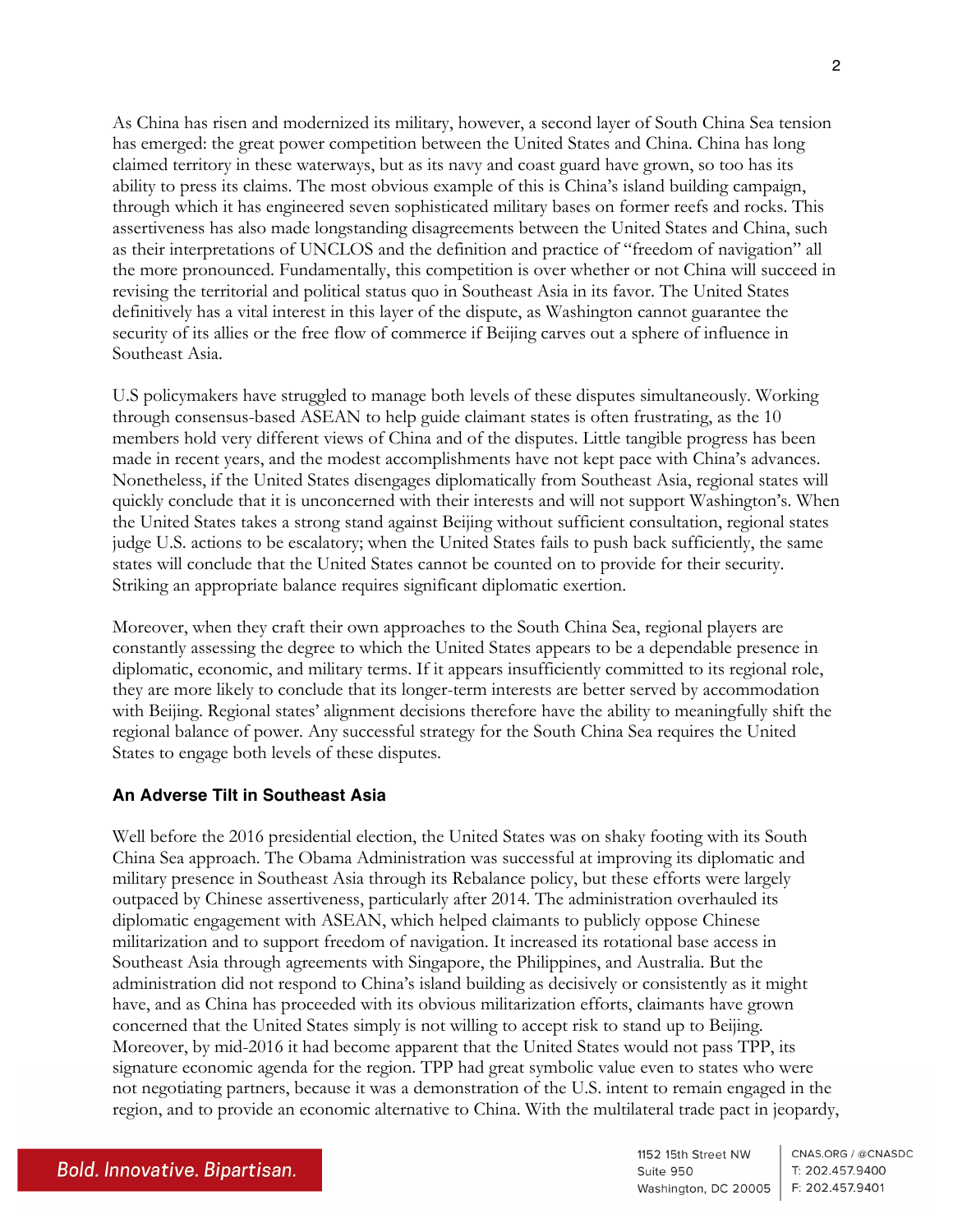and China's island bases nearly complete, regional allies and partners began to tilt away from Washington. The Philippines and Vietnam have been prime examples of South China Sea hedging.

#### **Philippines**

Throughout the Obama Administration, the Philippines was the fulcrum of the United States strategy for the South China Sea, but quickly became a wildcard with the May 2016 election of Rodrigo Duterte as President. The firebrand Duterte was elected for his populist, law-and-order approach—not for his foreign policy views—but made no secret of his antipathy for the United States or his desire to curry favor with China to seek investment deals. Following three years of strenuous legal efforts, the Philippines scored a sizeable victory against China in July 2016 in its South China Sea arbitration case against China. Yet rather than seeking international support to cement its win, Duterte, whose positions on the South China Sea are consistently erratic, quickly sought to open bilateral talks with Beijing. His gambit culminated in an October trip to China, in which he managed to secure \$24 billion of investment deals. It remains to be seen how much of this aid will actually be delivered, or if it will lead to additional agreements.

As he courted Beijing, Duterte distanced himself from the United States by holding the alliance at risk. He proclaimed his intention to cancel military exercises and joint patrols and threatened to invalidate the 2014 Enhanced Defense Cooperation Agreement. While in Beijing, he dramatically declared a "separation" from the United States and a "realignment" with China. The Obama Administration opted not to engage Duterte's histrionics, or his brutal extrajudicial killing campaign directly, and instead sought to keep the alliance on track in a lower-profile manner at the working level. This proved to be wise: Duterte has met little of his anti-U.S. rhetoric with deed, and the basic trappings of the alliance have remained intact.

Despite Duterte's desires to soft-pedal the disputes to extract investment from China, it is unlikely that Manila and Beijing will be able to put their South China Sea tensions to rest permanently, and crises or conflict are still very real possibilities. For the first time since it seized the reef in 2012, China has permitted Philippines fishermen to return to Scarborough Shoal, but this remains a flashpoint for potential escalation between the two countries. In March 2016, China began to take steps towards construction at Scarborough Shoal, which lies in the Philippines Exclusive Economic Zone, but ceased this activity following private pressure from President Obama. In March 2017, however, China declared an intent to build an environmental monitoring station near the reef. Since the beginning of the year, the Philippines Foreign Secretary, Defense Minister, and President have all declared Chinese building at Scarborough to be a "red line" for the Philippines. Another potential hotspot is Second Thomas Shoal, where Philippines marines monitor a makeshift outpost on a grounded and dilapidated ship, the *Sierra Madre*.

In early April, Duterte declared an intent to "occupy" all Philippines-claimed features in the Spratlys for the purposes of upgrading them militarily. He has since walked back this threat, but these recent developments underscore the fact that Philippines-China tensions are not far below the surface. While Washington has never stated that the U.S.-Philippines Mutual Defense Treaty applies to Manila's South China Sea claims, a crisis or conflict between China and the Philippines over Scarborough Shoal or Second Thomas Shoal remains perfectly plausible. The most likely path to escalation would be if Beijing decided to seize one of these features, perhaps using paramilitary vessels, and to exclude the Philippines. Duterte, who maintains high approval ratings and continues to stoke nationalist sentiment, could call for a counter-operation to retake the feature. China would

1152 15th Street NW CNAS.ORG / @CNASDC T: 202.457.9400 Suite 950 Washington, DC 20005 | F: 202.457.9401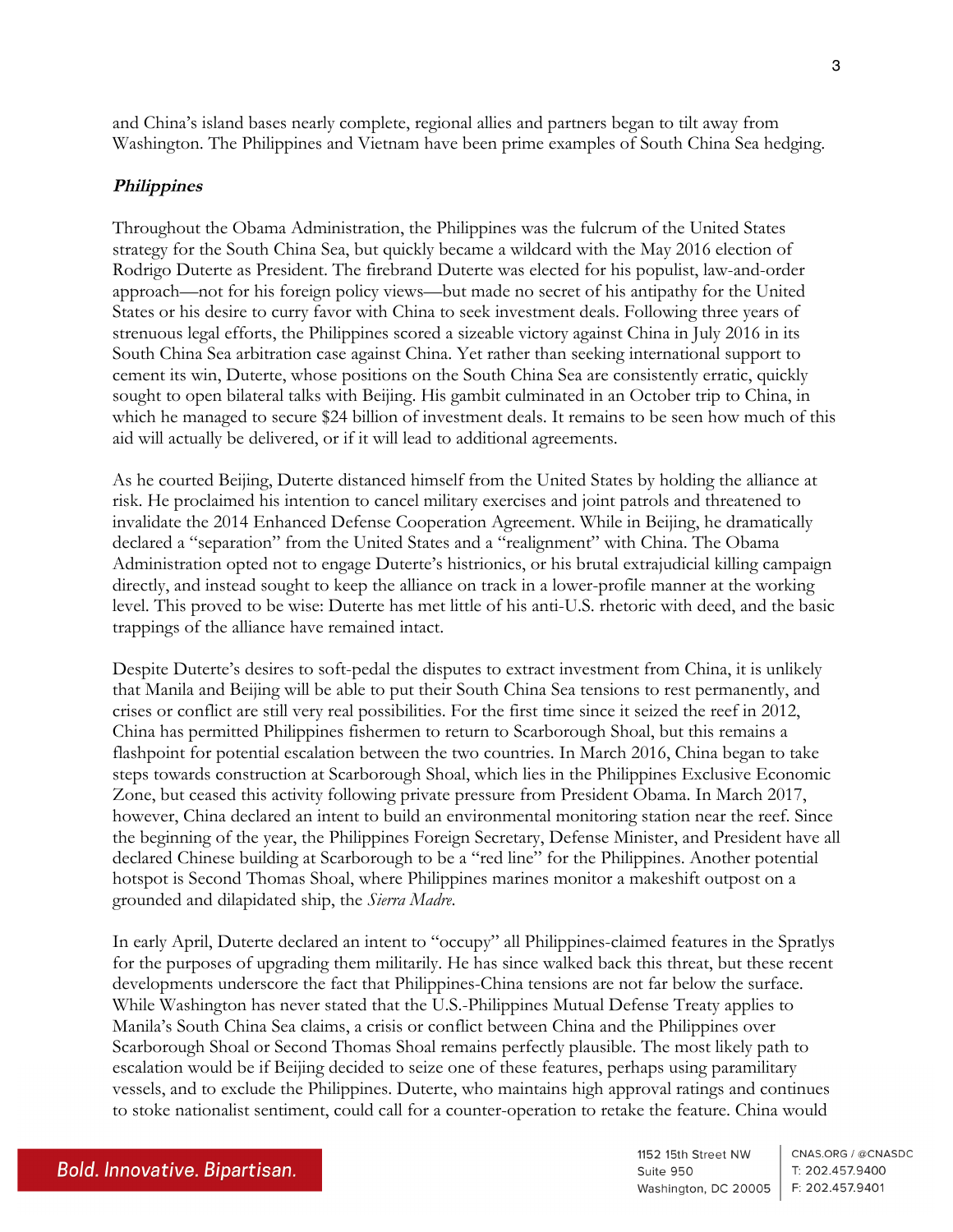be far more likely to take this provocative step if it felt confident that the United States would not intervene.

### **Vietnam**

Since mid-2016, Vietnam has been engaged in active hedging of a different variety. The death of TPP was a particular blow to Hanoi, which had been inching towards closer alignment with the United States in recent years. In the last several months, Vietnam has not had much high-level, public association with the United States, preferring instead to upgrade its own military capabilities in the South China Sea to hedge against American withdrawal, while seeking modestly warmer ties with China.

Vietnam has sought foreign military sales to bolster its defense position, including six new Russian Kilo-class submarines. It has entered talks to buy surface-to-air missiles from India and will receive new patrol boats from Japan. Vietnam has also been fortifying the island territory it holds, dredging on Ladd Reef to add extra territory, extending a runway on Spratly Island to accommodate larger aircraft, and moving mobile rocket launchers capable of hitting Chinese bases onto some of its outposts. It has also demanded that China stop operating cruise ships in the South China Sea, as these voyages aim to legitimate its claims in the area. In late 2016, it invited both U.S. and Chinese warships to visit its port at Cam Ranh Bay.

While it has been fortifying its Spratly outposts and ability to defend them, Hanoi has simultaneously inched closer to Beijing politically. The two governments share longstanding Communist Party ties, and the death of TPP upended Vietnam's strategy for boosting regional and international trade. Officials in Hanoi have now calculated that China may be the more dependable economic partner. Moreover, despite its quiet Spratly buildup, Vietnam and China pledged to "manage" their maritime disputes peacefully in a January 2017 communique, and analysts have noted that Hanoi is deeply skeptical that the Trump Administration will pursue a dependable or consistent South China Sea policy. Unlike the Philippines, Vietnam is not a U.S. treaty ally, and is therefore less likely to entangle the United States in conflict if it hopes to stand aside. Outright conflict between Vietnam and China seems unlikely, unless China attempts to seize Vietnam-held features. If the last several months of policy continue, however, Hanoi and Beijing could find themselves in a destabilizing cycle of arming their Spratly outposts, while nonetheless pursuing warmer economic and diplomatic ties.

## **Early South China Sea Policy Under Trump**

Since the U.S. presidential election, regional hedging has only accelerated, as partners worry that the Trump Administration will leave a leadership vacuum in Southeast Asia. This is largely because the administration has sent no clear signals as to the role the South China Sea will play in its foreign policy—or, indeed, whether it has a role at all. On the campaign trail, President Trump made little mention of the South China Sea, or Southeast Asia more broadly. Since his inauguration, the administration's messaging on the South China Sea has been sparse, and sometimes confusing.

Regional allies were surprised when, at his confirmation hearing, Secretary of State Rex Tillerson appeared to call for a naval blockade of China's artificial islands. Secretary Mattis appeared to walk these comments back and expressed continuity of South China Sea policy when he visited Asia in early February, but there have been few signs since that the administration sees the issue as a priority. Reporting suggests that the South China Sea did not feature prominently in exchanges

1152 15th Street NW CNAS.ORG / @CNASDC Suite 950 T: 202.457.9400 Washington, DC 20005 | F: 202.457.9401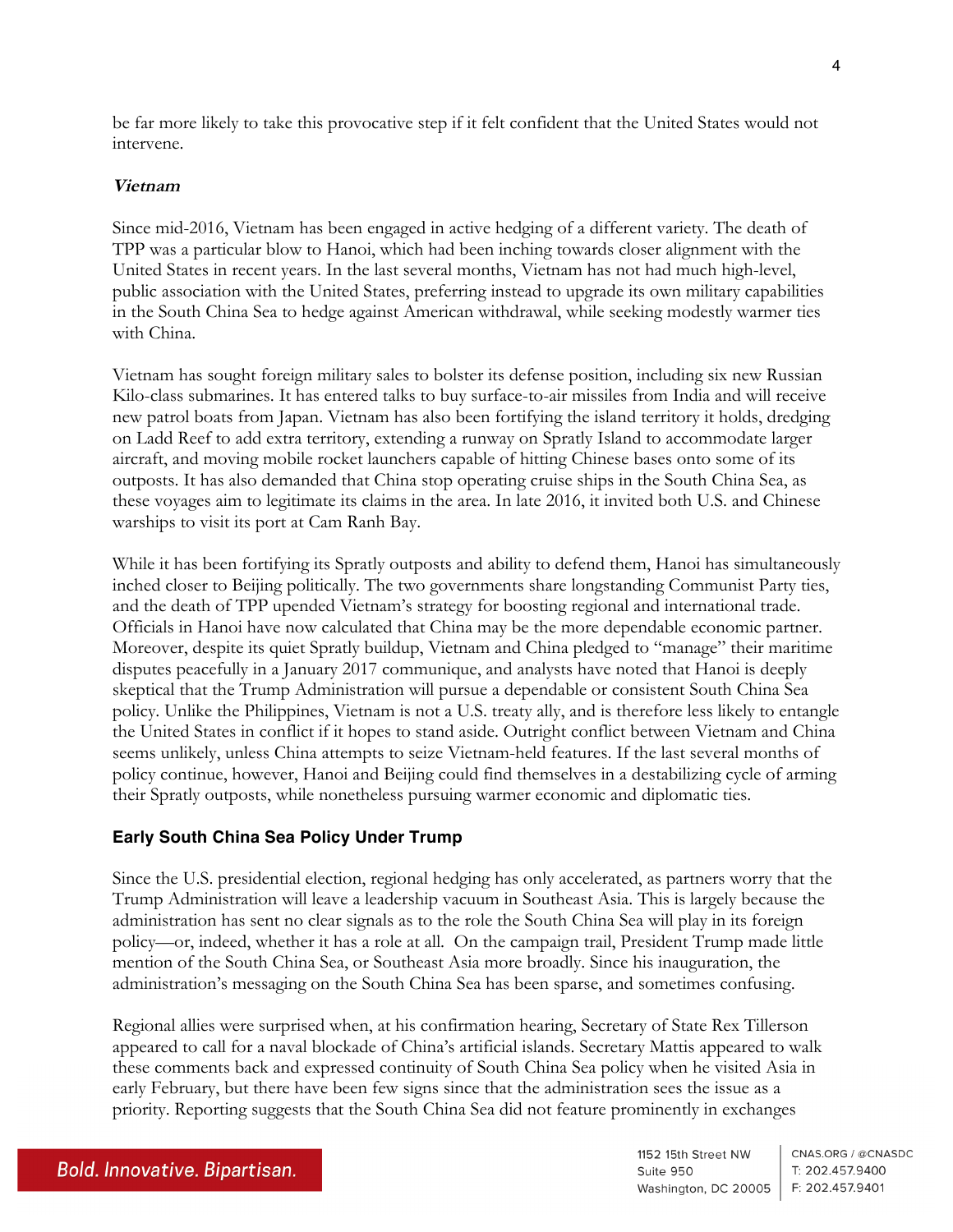between Tillerson and Chinese President Xi Jinping in Beijing in March, nor was it a subject of much discussion between President Trump and President Xi in Mar-a-Lago. Additionally, the Trump Administration has not conducted a single Freedom of Navigation Operation (FONOP) in the South China Sea since taking office despite regular requests from Pacific Command to do so, which indicates that the White House may have, in fact, decided to take a new approach without explaining it.

It is possible that the lack of attention to the South China Sea is attributable to the fact that the administration has not named an Assistant Secretary of State or Defense for Asia. At present time, it has little Asia expertise on hand beyond the Senior Director at the NSC. Regional states are concerned, however, that the administration will simply not prioritize the South China Sea as a strategic issue. Thus far, the Trump Asia agenda has focused on North Korea as a pressing security concern, and on trade and economic issues with China. It is perfectly possible for the White House to exercise leadership in the South China Sea while pursuing these priorities, but so far it has not chosen to do so.

Beyond its relative inattention to the South China Sea as a policy issue, regional states have also grown concerned about the means with which the Trump Administration intends to engage Asia. The White House has made much of its desire to increase the defense budget, and to push for a 350-ship navy. While a robust U.S. presence in the Pacific is necessary to demonstrate continued regional commitment, is it hardly sufficient. In a marked departure from the Obama Administration, the administration has thus far made no mention of ASEAN, Southeast Asia's premiere multilateral forum, nor has it demonstrated interest in engaging with other regional institutions. Regional states are worried that significant cuts to the State Department budget will mean that U.S. diplomats become scarce. And because it swiftly killed TPP in its first days in office, regional partners have few indications that the Trump White House intends to play a constructive economic role in the region. Few experts would have expected Trump to use the Obama Administration's "Rebalance" moniker to describe its Asia approach, but by emphasizing only unilateral military tools, and giving little attention to diplomacy or economics, its early Asia approach looks lopsided, and offers regional states few positive-sum, peacetime benefits from continued cooperation with Washington.

Regional states have reason to worry that the lack of attention to Southeast Asia is not an early oversight, but a revelation of more systematic proclivities. On the campaign trail and since he has been in office, President Trump has generally taken little interest in the so-called "international order"—the web of treaties, international institutions, norms, and laws that has comprised America's global leadership since 1945. His "America First" philosophy is incredibly narrow and unorthodox in its definition of American interests, and his favored security policies have generally prioritized a bristling military and the direct defense of the homeland. The South China Sea is hard to justify as an American national interest in these narrow terms. Indeed, the competition between the United States and China in this waterway is fundamentally one over the nature of the international order in the 21<sup>st</sup> century. Who will set the rules? Will international law be applied and will treaties be observed? Will disputes be resolved without a resort to coercion? If the United States hopes to avert further shifts in the political and territorial status quo in this waterway, it will have to exercise strong diplomatic leadership to convince other states in Southeast Asia that it still intends to uphold the aspects of this international order on which they have come to depend.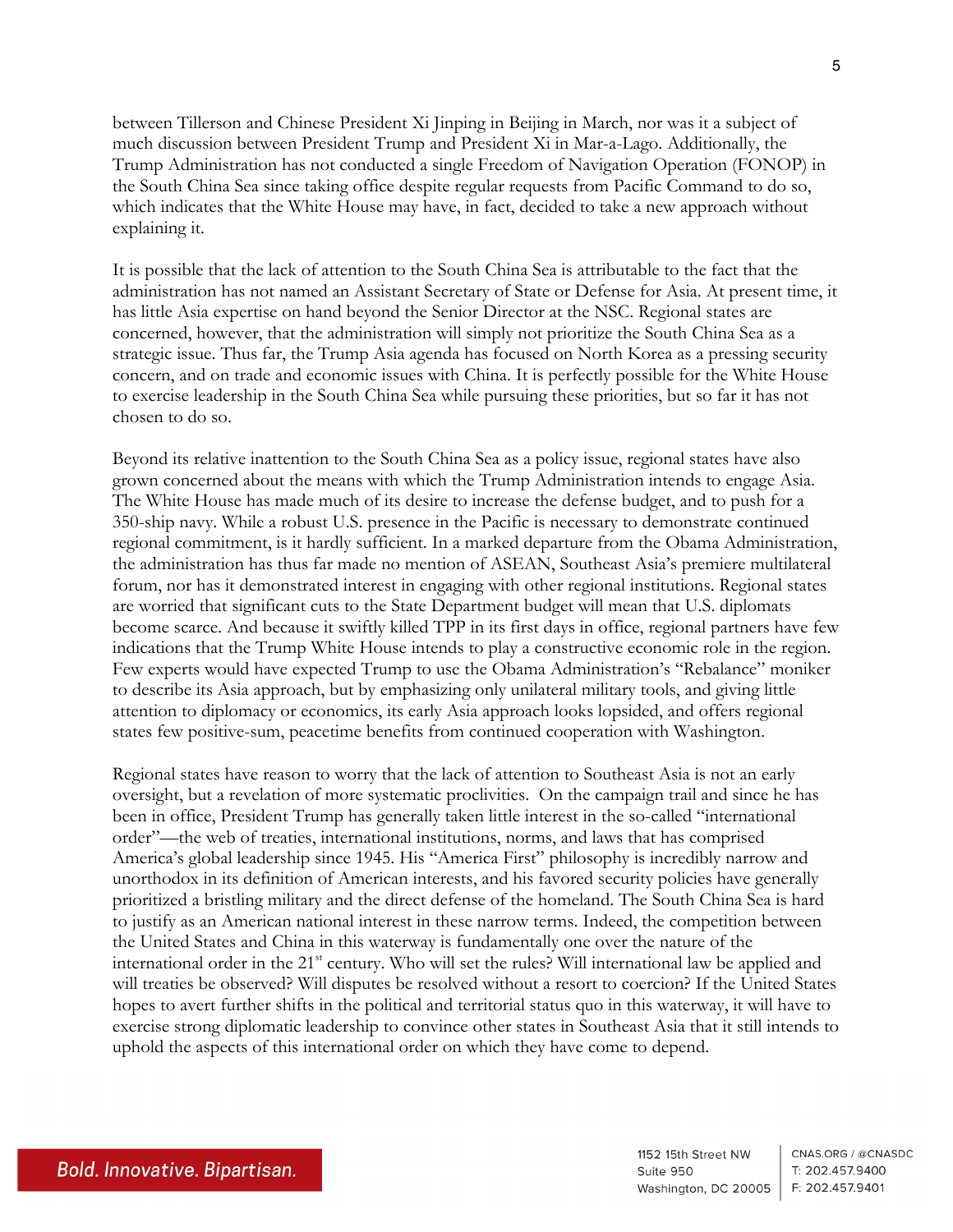#### **The Dangers of a South China Sea Power Vacuum**

Labeling the South China Sea a fundamental issue of international order makes American interests there sound somewhat abstract. If the United States allows a leadership vacuum to emerge around this vital waterway, however, it will come with tangible and enduring costs. Since Trump's election, Chinese President Xi Jingping has been eager to portray himself as the logical heir of globalization and the international order. China is not yet powerful enough politically, economically, or militarily to take a preeminent leadership role on the global stage. Yet its last few years of activity in the South China Sea should remind us that it is increasingly capable of advancing its strategic aims near its shores. If the United States fails to prioritize the South China Sea, it all but guarantees that Beijing will fill this space.

One obvious cost to U.S. disengagement would be China's full militarization of its Spratly Island outposts. Despite Xi Jinping's 2015 pledge not to militarize these bases, China has been doing so all along, building runways and port facilities capable of accommodating fighter jets and major surface combatants, and installing sophisticated sensing equipment that will allow Beijing to extend its monitoring capabilities far from its shores. With no U.S. pushback, China could easily be stationing a full wing of fighter jets and large naval vessels in the Spratly Islands within a few years. It will use these floating bases to compensate for its military shortcomings in logistics and resupply, rotating forces through them to allow it to project power much farther than it could before. Before long, China may move cruise and anti-ship missiles onto these islands as part of its A2/AD network inside the First Island Chain. It may also declare a South China Sea Air Defense Identification Zone, as it did in the East China Sea in 2013 in an effort to establish administrative authority over this contested airspace. This militarization would raise the risk of a clash with the Philippines or Vietnam. And while this bolstered presence will not stop the U.S. military from operating in the area in peace or wartime, it would certainly raise the risk and costs associated with doing so.

Second, a failure to remain engaged in the South China Sea would likely result in China seizing more territory and beginning new building projects. Experts believe that Beijing is likely to try to seize Scarborough Shoal before too long, and it could also try to oust Philippines' marines from their position on Second Thomas Shoal. If China succeeded in building facilities on Scarborough, it would have a base less than 200 miles off the coast of Luzon, from which it could easily threaten or attack the Philippines. Moreover, it would complete a "strategic triangle," which would include its bases in the Spratly and Paracel Islands and allow it to project power over and monitor much of the South China Sea. If China were to begin building on Scarborough, which it seized from the Philippines, this would also send a grave signal about U.S. resolve to protect allies' interests. This expansion would also run the risk of sparking a serious crisis or conflict with the Philippines. Moreover, it would indicate to Southeast Asian partners more broadly that China had largely succeeded in completing its South China Sea military expansion unopposed.

If China begins to station forces in the South China Sea and seizes and build on new territory, the regional reverberations will not be confined to the military domain. Southeast Asian states will conclude that China's efforts to carve out a sphere of influence in the South China Sea have succeeded. They will be more inclined to join Chinese-backed alternative regional institutions like the RCEP trade deal, accept Chinese investment, and seek to curry political favor with Beijing. U.S. allies will worry whether American security guarantees remain credible. As China's military and strategic position strengthens in the South China Sea, the United States' broader role is likely to be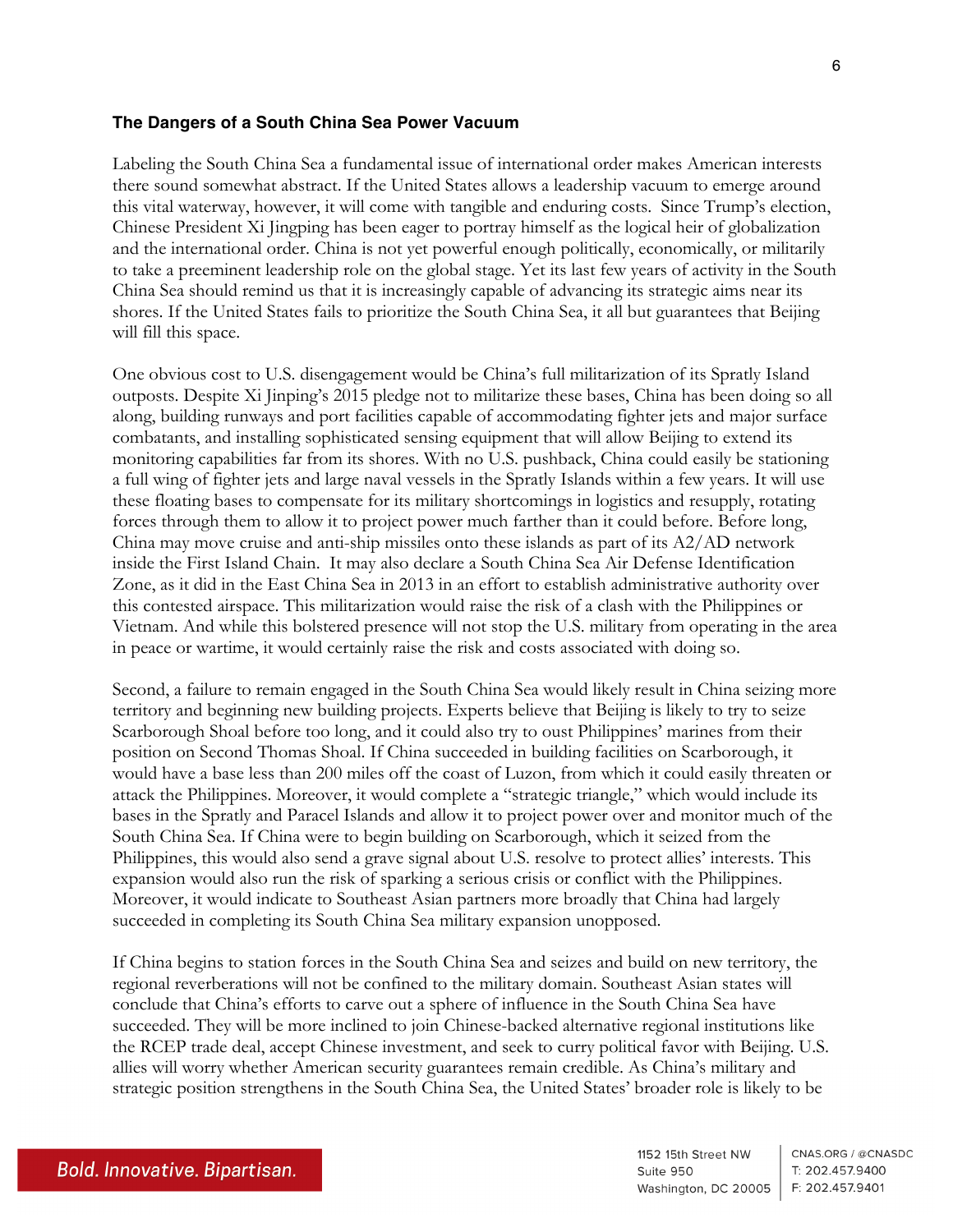increasingly attenuated. Moreover, once China has filled this power vacuum, we should have no illusions that it will open again.

#### **Policy Recommendations**

If the Trump Administration wants to avert disengagement from the South China Sea, and reduce the risk of crises and conflict there are several steps it can take.

**Conduct a thorough South China Sea Policy Review.** The National Security Council should coordinate an interagency review of U.S. policy towards the South China Sea, with a keen eye to the role that it plays in U.S-China relations and in the regional balance of power. The review should culminate with the administration defining U.S. interests in the South China Sea, stating its concrete objectives for U.S. foreign policy, and articulating a new declaratory policy. During the Obama Administration, China's island building transformed the nature of these disputes rapidly, but U.S. declaratory policy did not keep pace. The Trump Administration must send clear signals to partners and challengers alike if it hopes to stabilize the situation. The Administration should seek to complete this review before Secretary Mattis travels to Singapore for the Shangri-la Dialogues in June (see below).

**Use Asia Trips to Articulate Clear Policy.** Vice President Pence will travel to Asia from April 15- 25. This trip includes stops in Australia and Indonesia, where officials will be eager to hear a clear articulation of the Trump Administration's South China Sea policy. The administration will surely not have crafted a comprehensive approach by this time, but the Vice President would be wise to be ready with concrete policy statements. He should also use his Asia tour to solicit the views of regional actors on South China Sea policy so he can communicate these to the White House as it reviews U.S policy. Other high-level official visitors should do the same. Furthermore, the U.S.- China Commission should work with Congress to ensure that the Vice President's words are met with deed from the Administration.

**Make Messaging More than Military.** The Administration should seek to balance its Asia policy to avoid the emerging perception that it is exclusively focused on unilateral military tools. This is particularly important when it comes to partners like Vietnam. When Secretary Mattis speaks at Shangri-la, for example, he should articulate a holistic vision for the United States in Southeast Asia. Partners will want to know whether the United States intends to remain committed to ASEAN institutions, to continue its security assistance and maritime domain awareness programs, and to facilitate multilateral exercise among regional states. Even when engaging on defense issues, the Administration must demonstrate that it is committed to peacetime security cooperation to maintain stability in Asia—not just that it is prepared to use force unilaterally in a conflict.

**Craft a Quiet Approach to Duterte.** Much of existing U.S. policy towards the South China Sea runs through the Philippines, yet Duterte remains a wild card, capable of courting Beijing or escalation over island disputes on any given day. If the United States were to be drawn into a military contingency in the South China Sea, it would likely be on behalf of the Philippines. Highprofile cooperation with Duterte is problematic due to his ongoing extrajudicial killing campaign, but the administration must coordinate with Philippine counterparts to ensure that it is minimizing the risk of crisis instability or conflict, particularly over Scarborough Shoal. The Philippines currently holds the ASEAN Chairmanship, so looking for multilateral cooperation through ASEAN institutions may make for an appropriate initial approach.